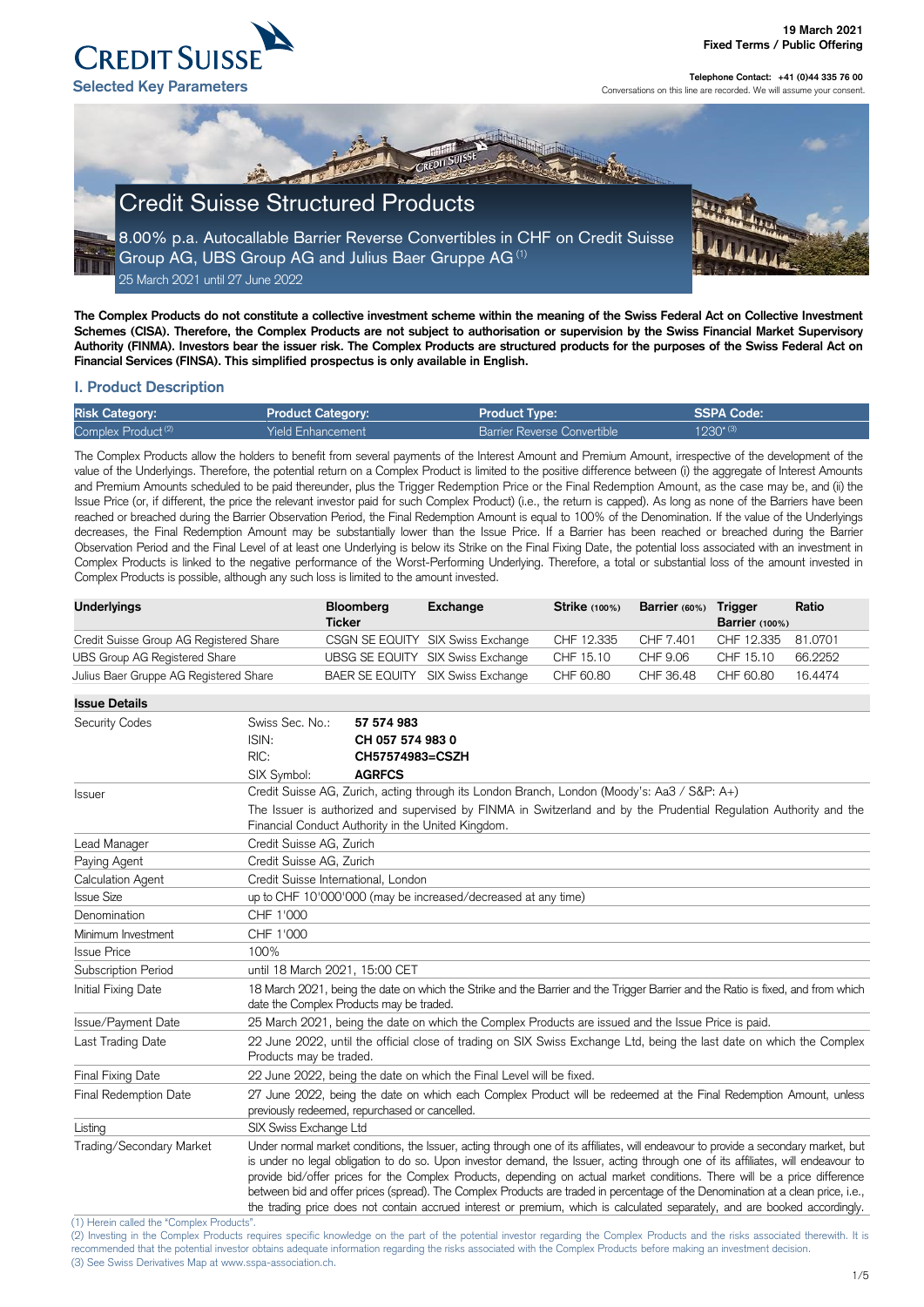|                                                     | Indicative trading prices may be obtained on Reuters and Bloomberg.                                                                                                                                                                                                                                                                                                                                                                                                                                                                                                                                                                                                                                                                                                    |
|-----------------------------------------------------|------------------------------------------------------------------------------------------------------------------------------------------------------------------------------------------------------------------------------------------------------------------------------------------------------------------------------------------------------------------------------------------------------------------------------------------------------------------------------------------------------------------------------------------------------------------------------------------------------------------------------------------------------------------------------------------------------------------------------------------------------------------------|
| Minimum Trading Lot /<br><b>Subscription Amount</b> | CHF 1'000                                                                                                                                                                                                                                                                                                                                                                                                                                                                                                                                                                                                                                                                                                                                                              |
| Clearing                                            | SIX SIS Ltd, Euroclear S.A., Clearstream Banking                                                                                                                                                                                                                                                                                                                                                                                                                                                                                                                                                                                                                                                                                                                       |
| Form                                                | <b>Uncertificated Securities</b>                                                                                                                                                                                                                                                                                                                                                                                                                                                                                                                                                                                                                                                                                                                                       |
| Governing Law/Jurisdiction                          | Swiss Law/Courts of Zurich 1                                                                                                                                                                                                                                                                                                                                                                                                                                                                                                                                                                                                                                                                                                                                           |
| Publication                                         | Any amendment to the Complex Products will be published on www.credit-suisse.com/derivatives.                                                                                                                                                                                                                                                                                                                                                                                                                                                                                                                                                                                                                                                                          |
| Countries for Public Offering                       | Switzerland                                                                                                                                                                                                                                                                                                                                                                                                                                                                                                                                                                                                                                                                                                                                                            |
| Main Sales and Offering                             | U.S.A., U.S. Persons, Singapore, European Economic Area, Hong Kong, United Kingdom, Kingdom of Bahrain                                                                                                                                                                                                                                                                                                                                                                                                                                                                                                                                                                                                                                                                 |
| Restrictions                                        | Further information as well as a non-exhaustive list of additional sales and offering restrictions are available in the Base<br>Prospectus for the issuance of Yield Enhancement Products of Credit Suisse AG dated 19 June 2020 on www.credit-<br>suisse.com/derivatives under "Base Prospectuses".                                                                                                                                                                                                                                                                                                                                                                                                                                                                   |
|                                                     | General: Except as set out in the documentation, no action has been or will be taken that would permit a public offering<br>of Complex Products or possession or distribution of any offering material in relation to Complex Products in any<br>jurisdiction where action for that purpose is required. No offers, sales, deliveries or transfers of Complex Products or the<br>Underlying(s) (if any) to be delivered upon redemption of the Complex Products, or distribution of any offering material<br>relating to Complex Products, may be made in or from any jurisdiction except in circumstances which will result in<br>compliance with any applicable laws and regulations and will not impose any obligations on the Issuer or the relevant<br>dealer(s). |
| Interest   Premium                                  |                                                                                                                                                                                                                                                                                                                                                                                                                                                                                                                                                                                                                                                                                                                                                                        |
| Interest Amount                                     | 0.00% p.a. of the Denomination.                                                                                                                                                                                                                                                                                                                                                                                                                                                                                                                                                                                                                                                                                                                                        |
| Premium Amount                                      | 8.00% p.a. of the Denomination.                                                                                                                                                                                                                                                                                                                                                                                                                                                                                                                                                                                                                                                                                                                                        |
| Interest/Premium<br>Payment Date(s)                 | 25 June 2021, 27 September 2021, 27 December 2021, 25 March 2022 and 27 June 2022, being the date(s) on<br>which the Issuer shall pay the Interest Amount and the Premium Amount per Complex Product to the holders, unless<br>previously redeemed, repurchased or cancelled.                                                                                                                                                                                                                                                                                                                                                                                                                                                                                          |
| Business Day Convention/<br>Day Count Fraction      | Modified following, unadjusted, 30/360.                                                                                                                                                                                                                                                                                                                                                                                                                                                                                                                                                                                                                                                                                                                                |
| <b>Early Redemption</b>                             |                                                                                                                                                                                                                                                                                                                                                                                                                                                                                                                                                                                                                                                                                                                                                                        |
| <b>Trigger Redemption</b>                           | Upon the occurrence of a Trigger Event on any Trigger Observation Date, the Issuer shall redeem the Complex Products<br>on the relevant Trigger Redemption Date at the Trigger Redemption Price.                                                                                                                                                                                                                                                                                                                                                                                                                                                                                                                                                                       |
| Trigger Barrier                                     | with respect to each Underlying, the relevant Trigger Barrier specified in the table above, being 100% of its Strike.                                                                                                                                                                                                                                                                                                                                                                                                                                                                                                                                                                                                                                                  |
| Trigger Observation Date(s)                         | 22 September 2021, 21 December 2021 and 22 March 2022                                                                                                                                                                                                                                                                                                                                                                                                                                                                                                                                                                                                                                                                                                                  |
| <b>Trigger Redemption Price</b>                     | an amount in cash equal to 100% of the Denomination.                                                                                                                                                                                                                                                                                                                                                                                                                                                                                                                                                                                                                                                                                                                   |
| <b>Trigger Event</b>                                | if the level of each Underlying at the Valuation Time on any Trigger Observation Date is at or above its Trigger Barrier.                                                                                                                                                                                                                                                                                                                                                                                                                                                                                                                                                                                                                                              |
| Trigger Redemption Date(s)                          | 27 September 2021, 27 December 2021 or 25 March 2022                                                                                                                                                                                                                                                                                                                                                                                                                                                                                                                                                                                                                                                                                                                   |
| <b>Final Redemption</b>                             |                                                                                                                                                                                                                                                                                                                                                                                                                                                                                                                                                                                                                                                                                                                                                                        |
| <b>Final Redemption Amount</b>                      | (i) If no Barrier Event has occurred, a cash amount equal to 100% of the Denomination; or                                                                                                                                                                                                                                                                                                                                                                                                                                                                                                                                                                                                                                                                              |
|                                                     | (ii) If a Barrier Event has occurred, and                                                                                                                                                                                                                                                                                                                                                                                                                                                                                                                                                                                                                                                                                                                              |
|                                                     | (a) the Final Level of each Underlying is at or above its Strike, a cash amount equal to 100% of the Denomination; or                                                                                                                                                                                                                                                                                                                                                                                                                                                                                                                                                                                                                                                  |
|                                                     | (b) the Final Level of at least one Underlying is below its Strike, the number of Worst-Performing Underlyings specified in<br>the Ratio of the Worst-Performing Underlying. Fractions will not be cumulated and will be paid in cash (based on the Final<br>Level of the Worst-Performing Underlying). In this case, the investor will have to bear the usual transaction fees, based<br>on the Strike of the Worst-Performing Underlying.                                                                                                                                                                                                                                                                                                                            |
| Settlement Type                                     | physical settlement or cash settlement.                                                                                                                                                                                                                                                                                                                                                                                                                                                                                                                                                                                                                                                                                                                                |
| Ratio                                               | with respect to each Underlying, the relevant Ratio specified in the table above, being the number of Underlying(s) per<br>Complex Product based on the Strike of such Underlying.                                                                                                                                                                                                                                                                                                                                                                                                                                                                                                                                                                                     |
| Worst-Performing Underlying                         | out of all the Underlyings, the Underlying in respect of which its Final Level divided by its Strike results in the lowest<br>value.                                                                                                                                                                                                                                                                                                                                                                                                                                                                                                                                                                                                                                   |
| <b>Strike</b>                                       | with respect to each Underlying, the relevant Strike specified in the table above, being 100% of its level at the Valuation<br>Time on the Initial Fixing Date.                                                                                                                                                                                                                                                                                                                                                                                                                                                                                                                                                                                                        |
| <b>Final Level</b>                                  | with respect to each Underlying, 100% of its level at the Valuation Time on the Final Fixing Date.                                                                                                                                                                                                                                                                                                                                                                                                                                                                                                                                                                                                                                                                     |
| <b>Valuation Time</b>                               | with respect to each Underlying, its scheduled closing time.                                                                                                                                                                                                                                                                                                                                                                                                                                                                                                                                                                                                                                                                                                           |

| Barrier                           | with respect to each Underlying, the relevant Barrier specified in the <b>table above</b> , being 60% of its Strike.              |
|-----------------------------------|-----------------------------------------------------------------------------------------------------------------------------------|
| <b>Barrier Event</b>              | if the level of any Underlying at any time (observed continuously) on any Barrier Observation Date is at or below its<br>Barrier. |
| <b>Barrier Observation Dates</b>  | each exchange business day during the Barrier Observation Period.                                                                 |
| <b>Barrier Observation Period</b> | from and excluding the Initial Fixing Date to and including the Final Fixing Date.                                                |
|                                   |                                                                                                                                   |
| <b>Distribution Fee</b>           |                                                                                                                                   |
| Distribution Fee                  | up to 0.80% p.a. (in percent of the Denomination and included in the Issue Price)                                                 |

## **Swiss Taxation**

The following statements and discussions of certain Swiss tax considerations relevant to the purchase, ownership and disposition of the Complex Products are of a general nature only and do not address all potential tax consequences of an investment in the Complex Product under Swiss law. This summary is based on treaties, laws, regulations, rulings and decisions currently in effect, all of which are subject to change. It does not address the tax consequences of the Complex Products in any jurisdiction other than Switzerland.

Tax treatment depends on the individual tax situation of each investor and may be subject to change.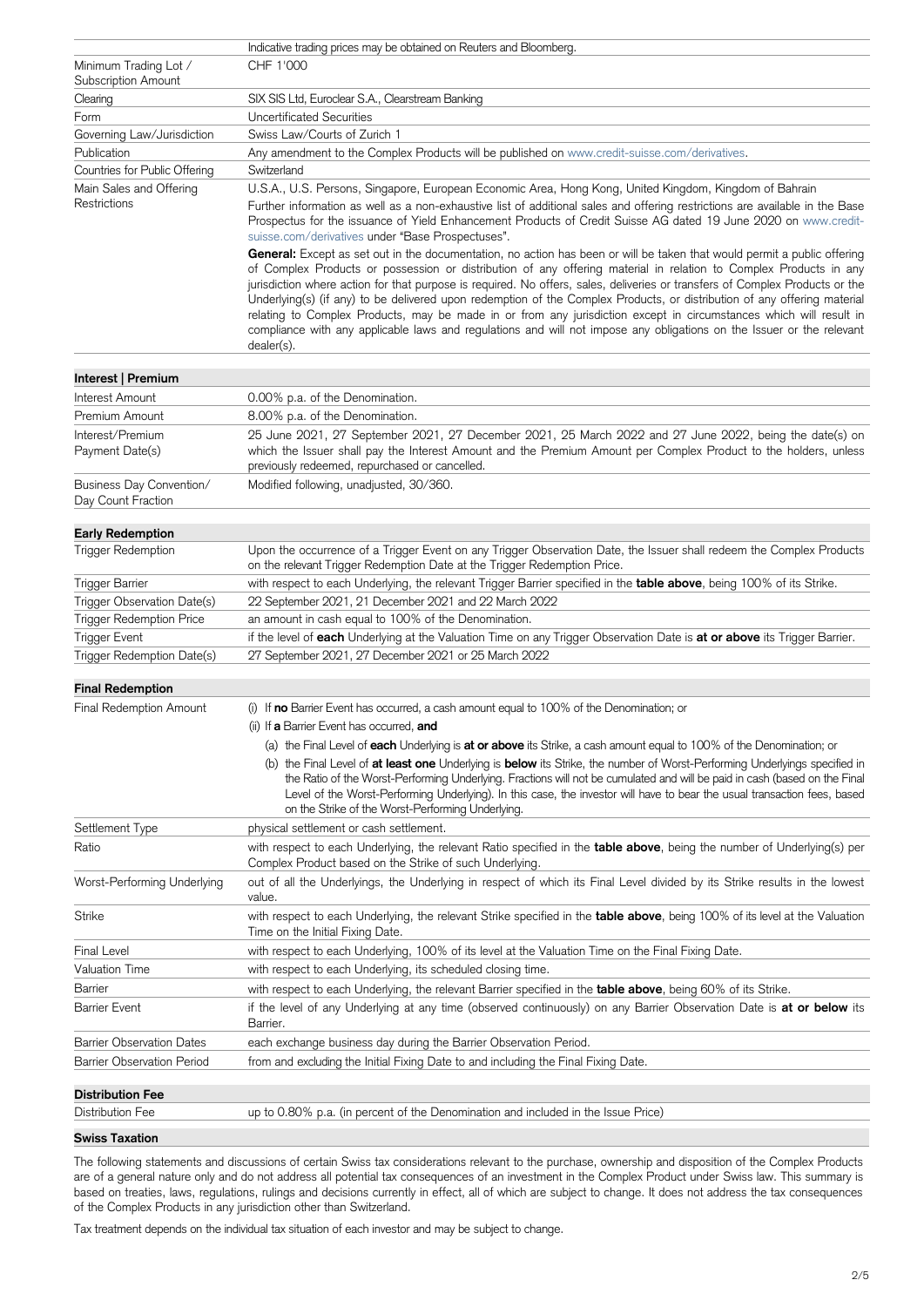Potential investors will, therefore, need to consult their own tax advisors to determine the special tax consequences of the purchase, ownership and sale or other disposition of a Complex Product. In particular, the precise tax treatment of a holder of a Complex Product needs to be determined with reference to the applicable law and practice at the relevant time.

The investors shall be liable for all current and future taxes and duties as a consequence of an investment in Complex Products. The income tax treatment as depicted below is applicable to individual persons with tax residence in Switzerland and private assets. Withholding tax and stamp taxes are applicable to all investors; however, specific rules apply with respect to certain types of investors and transactions.

No Swiss withholding tax (*Verrechnungssteuer*).

Secondary market transactions are subject to securities transfer stamp tax (0.15%) for Swiss resident investors. [TK-Code 22]

The delivery of the Worst-Performing Underlying, if any, is subject to securities transfer stamp tax at a rate of up to 0.15%. in case of Underlying(s) issued by a Swiss issuer and of up to 0.30%. in case of Underlying(s) issued by a non-Swiss issuer, provided, in both cases, that a Swiss securities dealer for purposes of securities transfer stamp tax, such as a Swiss bank, is involved as a party or an intermediary in the transaction and no exemption applies. The securities transfer stamp tax is based on the Strike of the Worst-Performing Underlying.

The interest payment of 0.00% p.a. is subject to income tax for Swiss resident private investors. The premium payment of 8.00% p.a. qualifies for tax-free capital gain for Swiss resident private investors.

#### **Withholding Tax**

Investors in this Complex Product should note that payments under this Complex Product may be subject to withholding taxes (including, but not limited to, United States withholding taxes imposed pursuant to FATCA (as defined in the Base Prospectus) or Section 871(m) of the US Internal Revenue Code of 1986, as amended). Any payments due under this Complex Product shall be paid net of such tax. Please refer to the Terms and Conditions and the Base Prospectus for further detail. In the event that any withholding taxes are applicable to any amount payable under this Complex Product, the Issuer shall not be obligated to pay additional amounts in connection with any amounts so withheld.

### **The Issuer expressly disclaims all liability in respect of any tax implications.**

## **II. Profit and Loss Prospects**

#### **Profit Prospects**

The Complex Products allow the holders to benefit from several payments of the Interest Amount and Premium Amount, irrespective of the development of the value of the Underlyings. Therefore, the potential return on a Complex Product is limited to the positive difference between (i) the aggregate of Interest Amounts and Premium Amounts scheduled to be paid thereunder, plus the Trigger Redemption Price or the Final Redemption Amount, as the case may be, and (ii) the Issue Price (or, if different, the price the relevant investor paid for such Complex Product) (i.e., the return is capped). As long as none of the Barriers have been reached or breached during the Barrier Observation Period, the Final Redemption Amount is equal to 100% of the Denomination.

### **Loss Prospects**

If the value of the Underlyings decreases, the Final Redemption Amount may be substantially lower than the Issue Price. If a Barrier has been reached or breached during the Barrier Observation Period and the Final Level of at least one Underlying is below its Strike on the Final Fixing Date, the potential loss associated with an investment in Complex Products is linked to the negative performance of the Worst-Performing Underlying. Therefore, a total or substantial loss of the amount invested in Complex Products is possible, although any such loss is limited to the amount invested.

| Calculation Examples of the Final Redemption Amount (unless an Early Redemption occurs) |                                                                                    |                                                                                                          |  |  |
|-----------------------------------------------------------------------------------------|------------------------------------------------------------------------------------|----------------------------------------------------------------------------------------------------------|--|--|
| Any Barrier reached or breached<br>during the Barrier Observation Period?               | Performance of the Worst-Performing<br><b>Underlying</b> on the Final Fixing Date: | Final Redemption Amount per Complex Product:                                                             |  |  |
| <b>No</b>                                                                               | Not relevant                                                                       | CHF 1'000 (none of the Barriers have been reached or breached during<br>the Barrier Observation Period). |  |  |
| <b>Yes</b>                                                                              | $+5%$                                                                              | CHF 1'000 (the Final Level of the Worst-Performing Underlying is at or<br>above its Strike).             |  |  |
| <b>Yes</b>                                                                              | $-70%$                                                                             | Delivery of the number of Underlying(s) stated in the Ratio of the Worst-<br>Performing Underlying.      |  |  |

This table shows exemplary redemption scenarios regarding the Final Redemption Amount as per the Final Redemption Date for illustrative purposes only and does not constitute a price indication for the Complex Products or the Underlyings. During the term of the Complex Products, additional risks and other factors may influence the market value of the Complex Products. As a consequence, the pricing in the secondary market may differ significantly from the above table.

# **III. Important Risks for Investors**

### **Important Risks**

#### Issuer Risk

Investors bear the Issuer risk. The Complex Products' retention of value is dependent not only on the development of the value of the Underlying(s), but also on the creditworthiness of Credit Suisse AG, which may change over the term of the Complex Products. Furthermore, the Issuer's ability to fulfill its obligations under the Complex Products may be affected by certain other factors, including liquidity risks, market risks, credit risks, cross-border and foreign exchange risks, operational risks, legal and regulatory risks and competition risks.

The Complex Products are direct, unconditional, unsecured and unsubordinated obligations of Credit Suisse AG and are not covered by any compensation or insurance scheme (such as a bank deposit protection scheme). If Credit Suisse AG were to become insolvent, claims of investors in Complex Products would rank equally in right of payment with all other unsecured and unsubordinated obligations of Credit Suisse AG, except such obligations given priority by law. In such a case, investors in Complex Products may suffer a loss of all or a portion of their investment therein, irrespective of any favourable development of the other value determining factors, such as the performance of the Underlying(s).

**Credit Suisse AG is licensed as a bank pursuant to the Swiss Federal Act on Banks and Saving Banks and as a security dealer pursuant to the Swiss Federal Act on Stock Exchanges and Securities Trading and is subject to supervision by the FINMA. Credit Suisse AG London Branch is authorised and regulated by FINMA in Switzerland, authorised by the Prudential Regulation Authority, is subject to regulation by the Financial Conduct Authority and limited regulation by the Prudential Regulation Authority. Details about the extent of our regulation by the Prudential Regulation Authority are available from the Issuer on request.**

#### Product Risk

Complex Products involve substantial risks and potential investors must have the knowledge and experience necessary to enable them to evaluate the risks and merits of an investment in Complex Products.

Prospective investors should:

- ensure that they understand the nature of the risks posed by, and the extent of their exposure under, the Complex Products;
- make all pertinent inquiries they deem necessary without relying on the Issuer or any of its affiliates or officers or employees;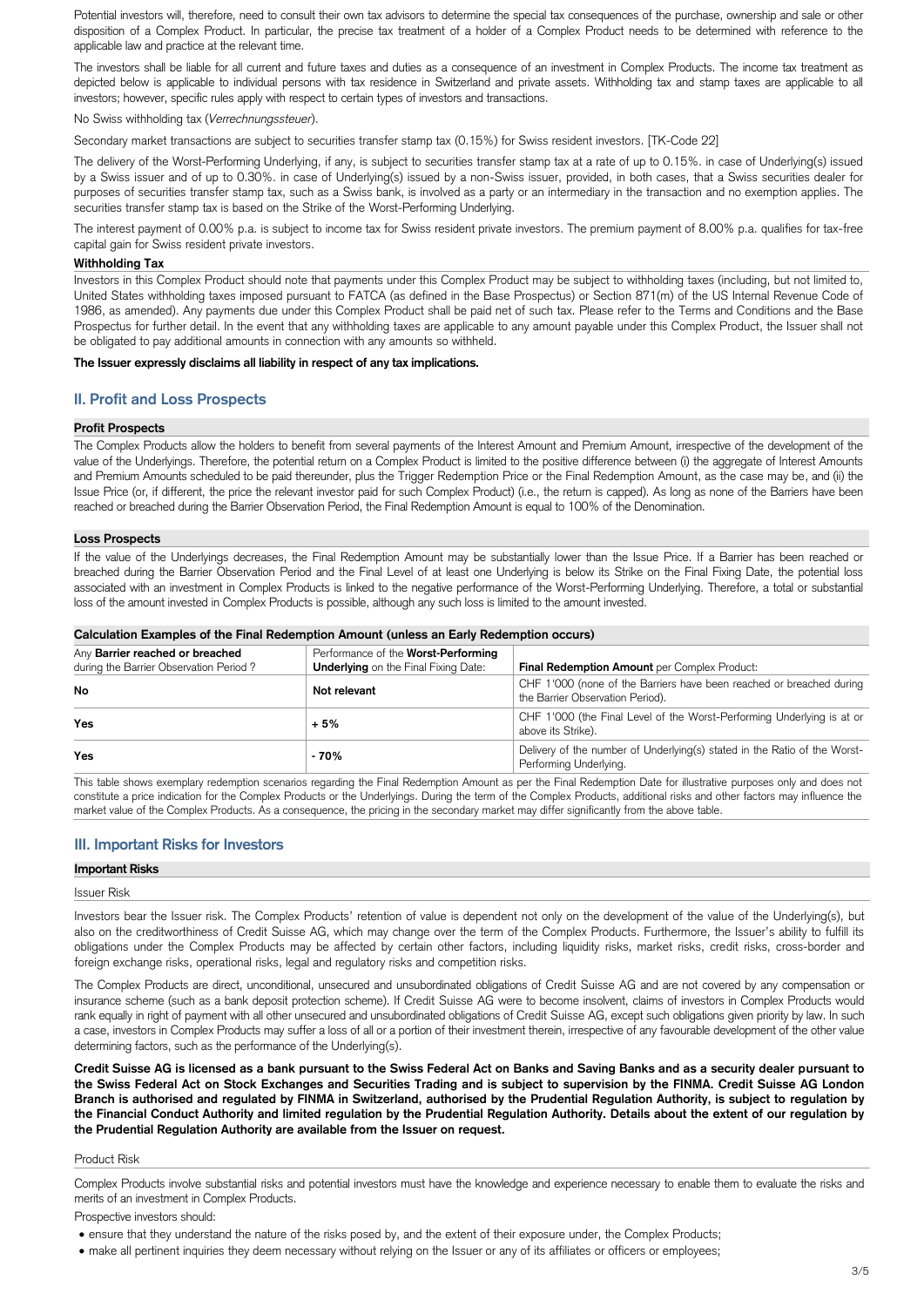- consider the suitability of the Complex Products as an investment in light of their own circumstances, investment objectives, tax position and financial condition;
- consider carefully all the information set forth in the legally binding Terms and Conditions as well as all other sections of the Prospectus (including any documents incorporated by reference therein);
- consult their own legal, tax, accounting, financial and other professional advisors to assist them determining the suitability of Complex Products for them as an investment.

#### Risk of Total Loss

Complex Products involve a high degree of risk, and prospective investors in Complex Products should recognise that Complex Products may under certain circumstances have a redemption value of zero and the payment(s) of Interest Amount and Premium Amount scheduled to be made thereunder may not be made. Prospective investors in Complex Products should therefore be prepared to sustain a partial or total loss of the amount of their investment therein.

#### Complex Products are unsecured obligations

Complex Products are direct, unconditional, unsecured and unsubordinated obligations of Credit Suisse AG and are not covered by any compensation or insurance scheme (such as a bank deposit protection scheme). If Credit Suisse AG were to become insolvent, claims of investors in Complex Products would rank equally in right of payment with all other unsecured and unsubordinated obligations of Credit Suisse AG, except such obligations given priority by law. In such a case, investors in Complex Products may suffer a loss of all or a portion of their investment therein, irrespective of any favourable development of the other value determining factors, such as the performance of the Underlyings.

## Capped Profit Potential

Investors in Complex Products should be aware that the profit potential in relation thereto is capped. Therefore, a direct investment in the Underlyings may lead to a greater return than an investment in the Complex Products.

### Unpredictable Market Value of the Complex Products

The market value of, and expected return on, Complex Products may be influenced by a number of factors, some or all of which may be unpredictable (and which may offset or magnify each other), such as (i) supply and demand for Complex Products, (ii) the value and volatility of the Underlyings, (iii) economic, financial, political and regulatory or judicial events that affect Credit Suisse AG, the Underlyings or financial markets generally, (iv) interest and yield rates in the market generally, (v) the time remaining until the Final Redemption Date, (vi) the difference between the level of any Underlying and the relevant threshold, (vii) Credit Suisse AG's creditworthiness and (viii) dividend payments on the Underlyings, if any.

#### Trading Market for Complex Products

The trading market for Complex Products may be limited, or may never develop at all, which may adversely impact the market value of such Complex Products or the ability of a holder thereof to sell such Complex Products.

#### Exposure to the Performance of the Underlyings

Complex Products represent an investment linked to the performance of the Underlyings and potential investors should note that any amount payable, or other benefit to be received, under Complex Products will depend upon the performance of the Underlyings. Potential investors in Complex Products should be familiar with the behaviour of the Underlyings and thoroughly understand how the performance of the Underlyings may affect payments (or any other benefit to be received) under, or the market value of, Complex Products. The past performance of the Underlyings is not indicative of future performance. The market value of a Complex Product may be adversely affected by postponement or alternative provisions for the valuation of the level of any Underlying.

### Exchange Rate Risks

The settlement currency may not be the currency of the home jurisdiction of the investor in the Complex Products. Therefore, fluctuations in exchange rates may adversely affect the market value of a Complex Product or the value of the Underlyings.

#### Broad Discretionary Authority of the Calculation Agent

The Calculation Agent has broad discretionary authority to make various determinations and adjustments under Complex Products, any of which may have an adverse effect on the market value thereof or amounts payable or other benefits to be received thereunder. Any such discretion exercised by, or any calculation made by, the Calculation Agent (in the absence of manifest error) shall be binding on the Issuer and all holders of the Complex Products.

#### Further Product Specific Risks

Investors in the Complex Products should be aware that an investment therein may result in a loss upon redemption if a Barrier Event has occurred and the Final Level of at least one Underlying is below its Strike. Consequently, the potential loss associated with an investment in the Complex Products is linked to the negative performance of the Worst-Performing Underlying, which is the Underlying with the worst performance out of all Underlyings, and investors therein should be prepared to sustain a partial or total loss of their investment.

Furthermore, investors in the Complex Products should be aware that the timing of redemption of the Complex Products is uncertain since the occurrence of a Trigger Event will be dependent upon the performance of the Underlyings. If the Underlyings develop unfavourably, the redemption of the Complex Products may not occur until the Final Redemption Date. In addition, (i) if the Complex Products are early redeemed as a result of a Trigger Event, investors will not be able to participate in any performance of the Underlyings after the Trigger Redemption Date, (ii) the market value of the Complex Products generally will not rise substantially above the Trigger Redemption Price, and (iii) holders may incur additional transaction costs as a consequence of reinvesting proceeds received upon any early redemption and the conditions for such a reinvestment may be less favourable than the relevant holder's initial investment in the Complex Products.

This risk disclosure notice cannot disclose all the risks. Therefore, potential investors in Complex Products should consult the latest version of the 'Risks Involved in Trading Financial Instruments' risk disclosure brochure (the 'Risk Disclosure Brochure') and the Prospectus of which the Terms and Conditions of the Complex Products form a part.

The latest version of the Risk Disclosure Brochure can be obtained, free of charge, from the head office of Credit Suisse AG in Zurich, by calling +41 44 333 2144 or via facsimile no: +41 44 333 8403, or accessed via Internet at the Swiss Bankers Association's website: www.swissbanking.org (under the following path: [www.swissbanking.org/en/services/library/guidelines\)](http://www.swissbanking.org/en/services/library/guidelines).

#### **Important Notices**

By investing in the Complex Products, an investor acknowledges having read and understood the following terms:

Any information regarding the Underlying(s) contained in this document consists only of a summary of certain publicly available information. Any such